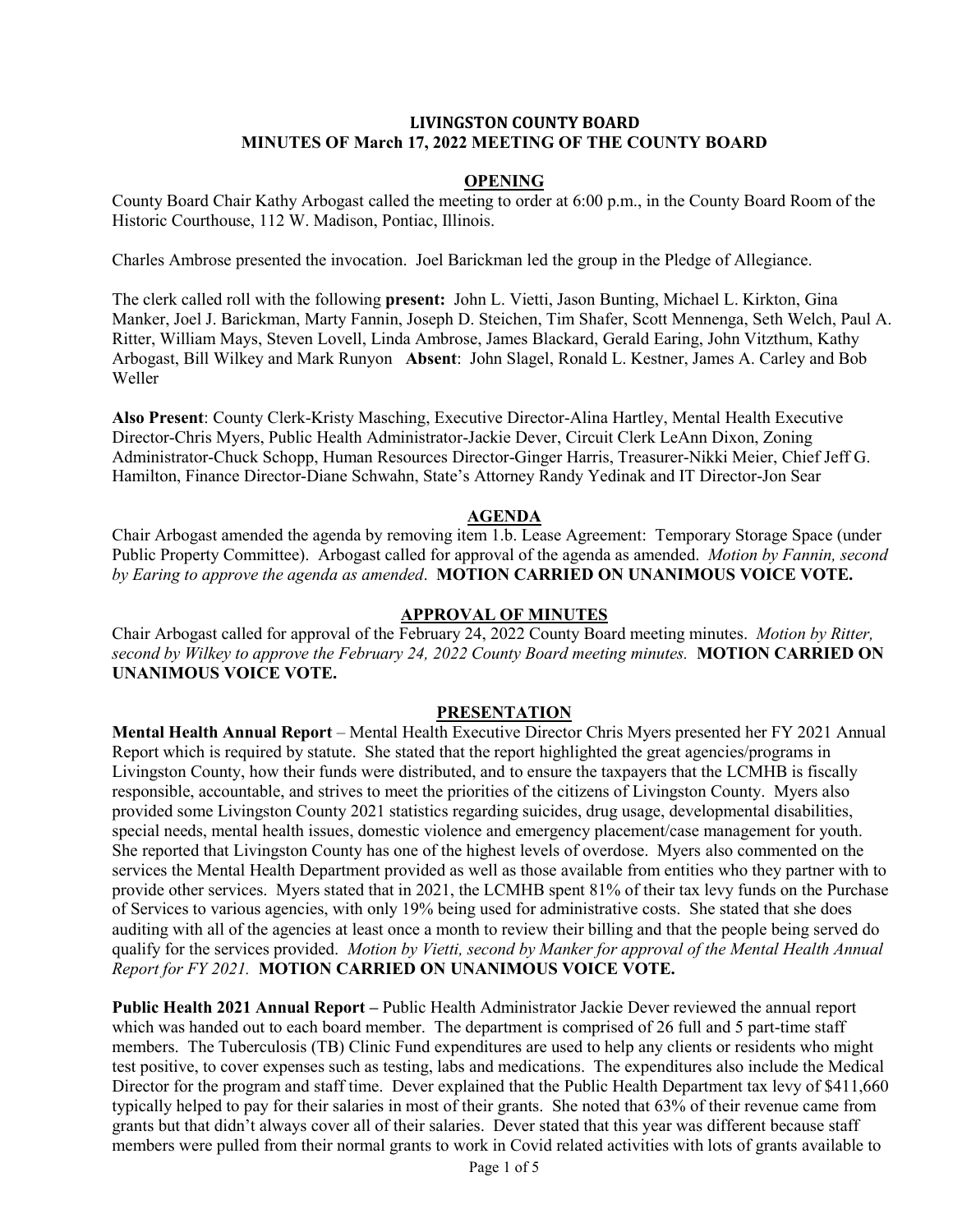cover those expenses. Grant revenue was up significantly this past two years due to all the Covid grants they received. Dever reviewed their revenue sources and what programs they were used for. She noted that EPSDT/Medicaid revenues were down significantly because they didn't provide many services and hadn't resumed many Family Case Management and WIC program clinics. Dever commented that their largest expenditure was for personnel at 63%. She talked briefly about the various programs and the reasons some caseloads varied so much from the prior year. She noted that in FY21 they did over 24,000 Covid shots. Sanitation classes for Environmental Health are scheduled to start in April. Dever was pleased to say that things were returning to normal for their department. Some discussion took place. *Motion by Wilkey, second by Lovell for approval of the Public Health Annual Report for FY 2021.* **MOTION CARRIED ON UNANIMOUS VOICE VOTE.** 

## **APPOINTMENT**

**Appointment of Livingston County Sheriff** - Chair Arbogast explained that there were two candidates who had expressed their interest in being considered for the interim Sheriff appointment. She stated that she had interviewed both candidates and thought long and hard about what both had presented to her, as well as hearing what board members and the public had conveyed. Arbogast noted that it was not an easy decision. She then announced that her appointment would be Jeff G. Hamilton. *Motion by Arbogast, second by Ritter for approval of the appointment of Jeff G. Hamilton as the Sheriff.* Discussion took place. Jason Bunting stated that he was going to move to table the appointment until next month and then explain his request once the motion was seconded but wasn't able to since the first motion was made immediately.

State's Attorney Yedinak came forward to clarify what the options were under Robert's Rules of Order for proceeding. Yedinak stated that for a motion to table, the person making the motion had to be recognized by the Chair. If you don't have the floor you can't make the motion. A motion to table is appropriate if the point of the motion is to postpone it to a much later date. A motion to table is simply, something urgent has come up and we need to address it right now. The more proper motion would be a motion to postpone to a certain date. The difference between the two is that a motion to table is a majority vote while a motion to postpone is a two-thirds vote. It was noted that the Chair could make a motion, ask for a second and then call for discussion before recognizing someone from the floor.

Bunting explained that his only reason for tabling the vote was the fact that the Chairperson and Vice-Chairperson of the Sheriff, Jail and License Committee were not in attendance to vote. He felt that whoever was appointed as the interim Sheriff would like to have the approval of both the Chair and Vice-Chair of the Sheriff, Jail and License Committee. **MOTION CARRIED ON ROLL CALL VOTE. Ayes**: Vietti, Kirkton, Manker, Fannin, Shafer, Mennenga, Welch, Ritter, Lovell, Earing, Vitzthum, Arbogast, Wilkey and Runyon **Nays:** Bunting, Steichen, Mays and Ambrose **Abstain:** Blackard **Present:** Barickman **Absent**: Slagel, Kestner, Carley and Weller

# **CONSENT AGENDA**

- A. Approval of Bills
- B. Appointments
	- a. **Dave Lowe** Re-appointment to the Saunemin Fire Protection District, commencing 1<sup>st</sup> Monday in May 2022 for a three year term ending in September 2022.
	- b. **Alina Hartley** Appointment to the Vermilion Valley ETSB, commencing March 17, 2022.

*Motion by Manker, second by Vitzthum for approval of the Consent Agenda.* **MOTION CARRIED ON ROLL CALL VOTE. Ayes**: Vietti, Bunting, Kirkton, Manker, Barickman, Fannin, Steichen, Shafer, Mennenga, Welch, Ritter, Mays, Lovell, Ambrose, Blackard, Earing, Vitzthum, Arbogast, Wilkey and Runyon **Nays:** None **Absent**: Slagel, Kestner, Carley and Weller

# **PUBLIC PROPERTY**

**Resolution (#2022-03-12): Accepting Low Bid – Brock Industrial – Asbestos Abatement** – Committee Chair John Vitzthum reported that this resolution was to accept the bid from Brock Industrial (located in Joliet) for the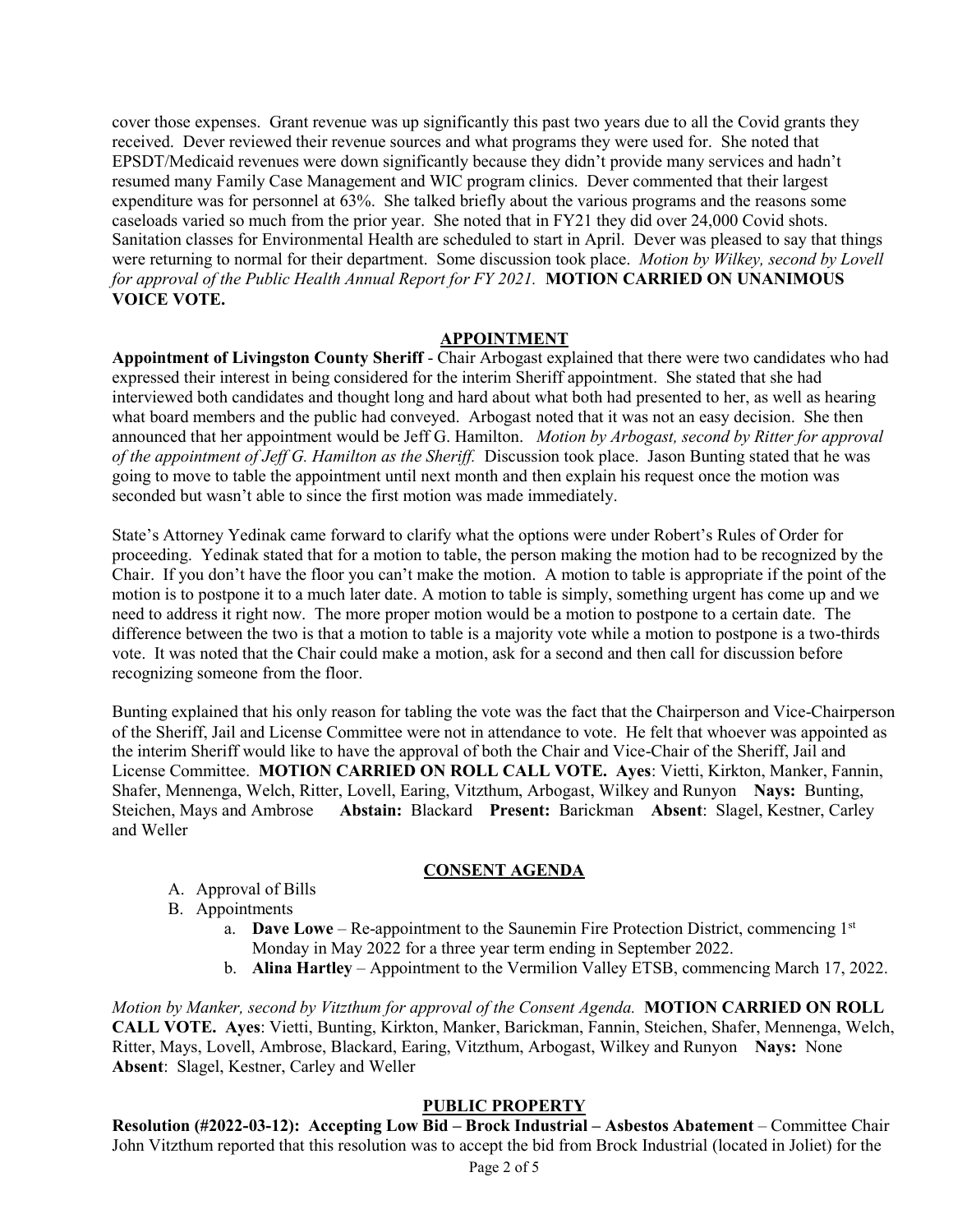asbestos abatement project at the H&E Building. This company was the second lowest bidder but was selected after the low bidder withdrew their bid due to an error on their part. Their committee recommended the Brock Industrial bid be forwarded on to the Board for their approval. *Motion by Vitzthum, second by Ritter to accept the low bid from Brock Industrial for the asbestos abatement project.* **MOTION CARRIED ON ROLL CALL VOTE. MOTION CARRIED ON ROLL CALL VOTE. Ayes**: Vietti, Bunting, Kirkton, Manker, Barickman, Fannin, Shafer, Welch, Ritter, Lovell, Ambrose, Blackard, Earing, Vitzthum, Arbogast and Runyon **Nays:** Steichen, Mennenga and Wilkey **Present:** Mays **Absent**: Slagel, Kestner, Carley and Weller

**Lease Agreement Temporary Storage Space** (Removed from agenda.)

**Resolution (#2022-03-13): Approving Disposition and Transfer of Surplus Property (Pontiac Recyclers), Resolution (#2022-03-14): Approving Transfer of Surplus Property (Livingston County Commission on Children & Youth) and Resolution (#2022-03-17) Approving Transfer of Surplus Property (Futures Unlimited)** – Vitzthum stated that the Livingston County Commission on Children & Youth as well as Futures Unlimited wanted some of the surplus property (desks and filing cabinets) left at the H&E Building. The Public Property Committee recommended their approval of that transfer. Vitzthum noted that there would be three resolutions approved with the one roll call vote. Hartley reported that prior to the Board meeting, the Public Property Committee met and had a lengthy discussion on the cost associated with the lease of temporary space along with the increased cost for moving the remaining property to the auction site in Pontiac. Hartley stated that based on these increased costs the auction would need to generate revenue in excess of \$10,000. Hartley noted that it was not likely to do so. It would cost the County more money to move the property off site and auction it than it would to dispose of it. The resolution presented to the Board was to dispose of that property, and to allow non-profits use of it assuming it's picked up prior to March 22<sup>nd</sup>. Property remaining after that would be disposed of by Pontiac Recycling or Livingston County Landfill as deemed appropriate. *Motion by Vitzthum, second by Earing for approval of Resolution (#2022-03-13): Approving Disposition and Transfer of Surplus Property (Pontiac Recyclers), Resolution (#2022-03-14): Approving Transfer of Surplus Property (Livingston County Commission on Children & Youth) and Resolution (#2022-03-17) Approving Transfer of Surplus Property (Futures Unlimited), with one roll call vote.* **MOTION CARRIED ON ROLL CALL VOTE. Ayes**: Vietti, Bunting, Kirkton, Manker, Barickman, Fannin, Steichen, Shafer, Mennenga, Welch, Ritter, Mays, Lovell, Ambrose, Blackard, Earing, Vitzthum, Arbogast, Wilkey and Runyon **Nays:** None **Absent**: Slagel, Kestner, Carley and Weller

## **HIGHWAY**

Committee Chair Steve Lovell and County Highway Engineer Clay Metcalf reviewed the **Action Agenda Items** as follows:

- **a) Letting Results**: March 3, 2022 Letting
- **b) Bridge Petition**: Fayette Road District Replace existing CMP's with  $2 30$ " ERS x 32' Precoated CMP's @ 100N, 2625E Road. Estimated Cost = \$6,000. Section 22-10000-00-AB.
- **c) Bridge Petition**: Sullivan Road District Replace existing CMP's with 2 30" ERS x 46' Precoated CMP's @ 2000N, 3400E Road. Estimated Cost = \$7,000. Section 22-27000-00-AB.
- **d) Resolution (#2022-03-15)**: Resolution appropriating Rebuild Illinois (RBI) Bond Funds from Motor Fuel Tax for construction costs to replace S.N. 053-3058 on CH 34, Mortland Bridge 3070N, 800E, Section 19-00171-01-BR.February 3, 2022 Letting.

*Motion by Blackard, second by Ritter to approve the Highway Action Items (All four with one roll call vote).* **MOTION CARRIED ON ROLL CALL VOTE. Ayes**: Vietti, Bunting, Kirkton, Manker, Barickman, Fannin, Steichen, Shafer, Mennenga, Welch, Ritter, Mays, Lovell, Ambrose, Blackard, Earing, Vitzthum, Arbogast, Wilkey and Runyon **Nays:** None **Absent**: Slagel, Kestner, Carley and Weller

# **FINANCE**

**Circuit Clerk Semi-Annual Report –** Circuit Clerk LeAnn Dixon reported that there were no big changes in her report. She noted that the collection of fees was down for the second half of the year which is normal due to the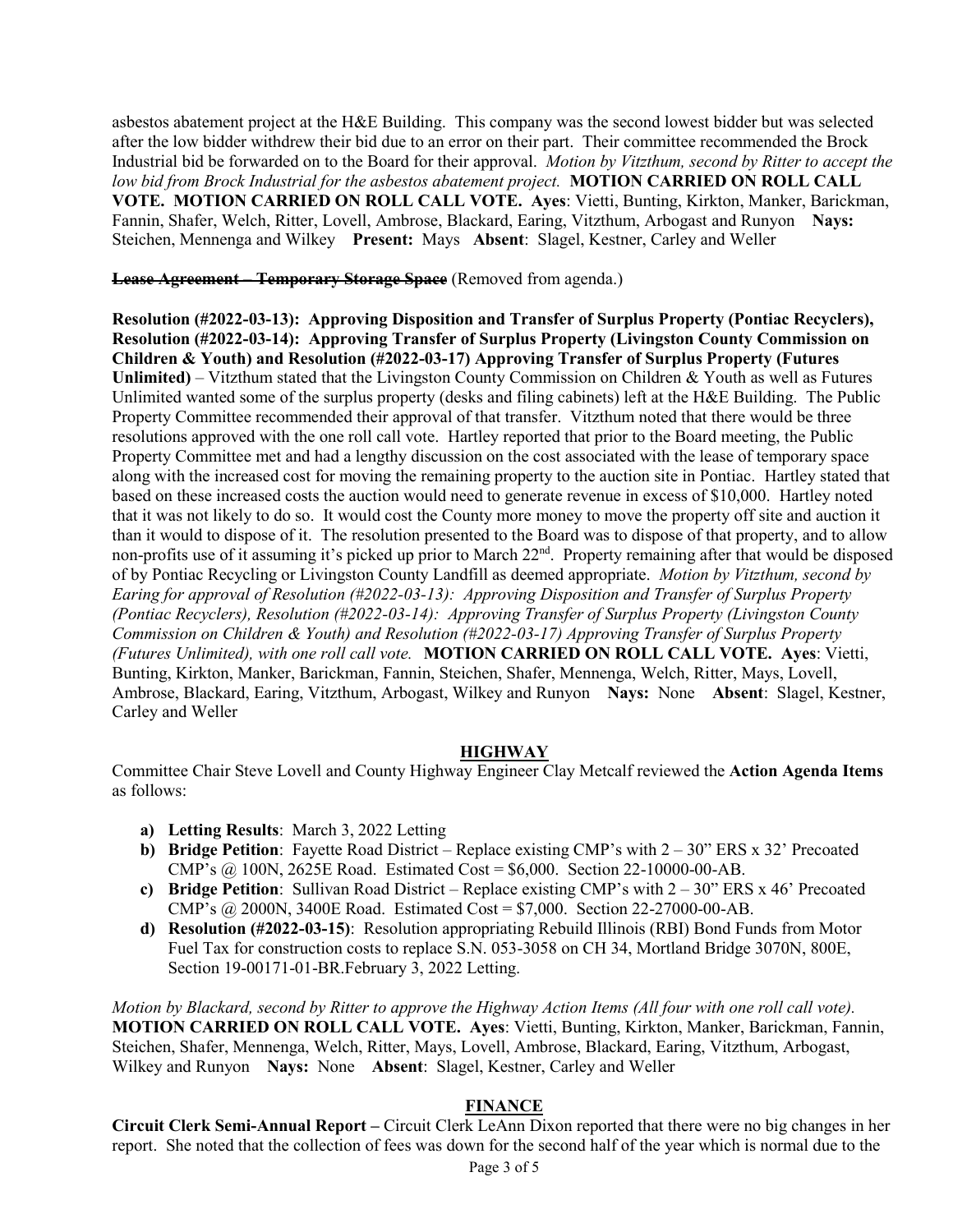fact that residents receive their tax refunds the first of the year. Dixon stated that most of their collections are paid by electronic means. Civil case which are mandated by the state to be e-filed are all paid electronically. *Motion by Shafer, second by Wilkey to approve the Circuit Clerk's Semi-Annual Report*. **MOTION CARRIED ON UNANIMOUS VOICE VOTE.** 

#### **EXECUTIVE**

**Resolution (#2022-03-16): Approval of Emergency Closure Pay** – *Motion by Arbogast, second by Fannin to approve the Emergency Closure Pay.* Some discussion took place. It was stated that this resolution authorized payment for the second snow day and reversal of benefits applied, it didn't change the current policy in any way. If the policy was to be changed it would take place at a later date. Chair Arbogast noted that 23 in the General Division would be receiving their benefit time back and four employees didn't receive any benefit time back. It was also stated that the money being paid out was already in the department's budgets. **MOTION CARRIED ON ROLL CALL VOTE. Ayes**: Vietti, Bunting, Kirkton, Manker, Barickman, Fannin, Steichen, Shafer, Mennenga, Welch, Ritter, Mays, Lovell, Ambrose, Blackard, Earing, Vitzthum, Arbogast, Wilkey and Runyon **Nays:** None **Absent**: Slagel, Kestner, Carley and Weller

## **AG & ZONING**

Committee Vice-Chair Ritter reported that their committee had discussions on the following: airport setbacks; solid waste report; the upcoming county e-recycling event; and the EDF Renewable wind farm. Zoning Administrator Chuck Schopp stated that the e-recycling event would be held on Saturday, April 2 from 9:00 a.m. until 1:00 p.m. at the old Kmart plaza parking lot. Schopp noted that this has been a very successful project. He also reported that he's had discussions with both wind farms. Solar farm issues are heating back up as well. Ritter also invited residents to come and help at the e-recycling event on April 2 and thanked all those who were involved in the process.

## **SHERIFF, JAIL & LICENSE**

Committee members reported that there wasn't anything out of the ordinary to report. The committee had denied a request for mileage reimbursement from the former sheriff.

## **INFORMATION TECHNOLOGY**

No report since they didn't meet.

## **RULES, LEGISLATION, VETERANS & COMMUNITY SERVICES COMMITTEE**

Committee Chair Mike Kirkton stated that they didn't have any action items. They had met with the following community service representatives: LaDonna Russell-Work Force Board; Debbie Ruff and Lee Bunting – Livingston County Soil & Water Conservation District; Jackie Dever, Public Health Department and Chris Myers, Mental Health Department. Three more agencies are scheduled to meet with their committee next month.

## **PUBLIC COMMENT**

Dennis Tipsord was present to introduce himself as a candidate seeking the Republican nomination for the 105<sup>th</sup> District in the House of Representatives.

Tim Henson expressed his gratitude for the opportunity to interview for the interim Sheriff appointment.

# **EXECUTIVE SESSION**

N/A

# **ANNOUNCEMENTS**

N/A